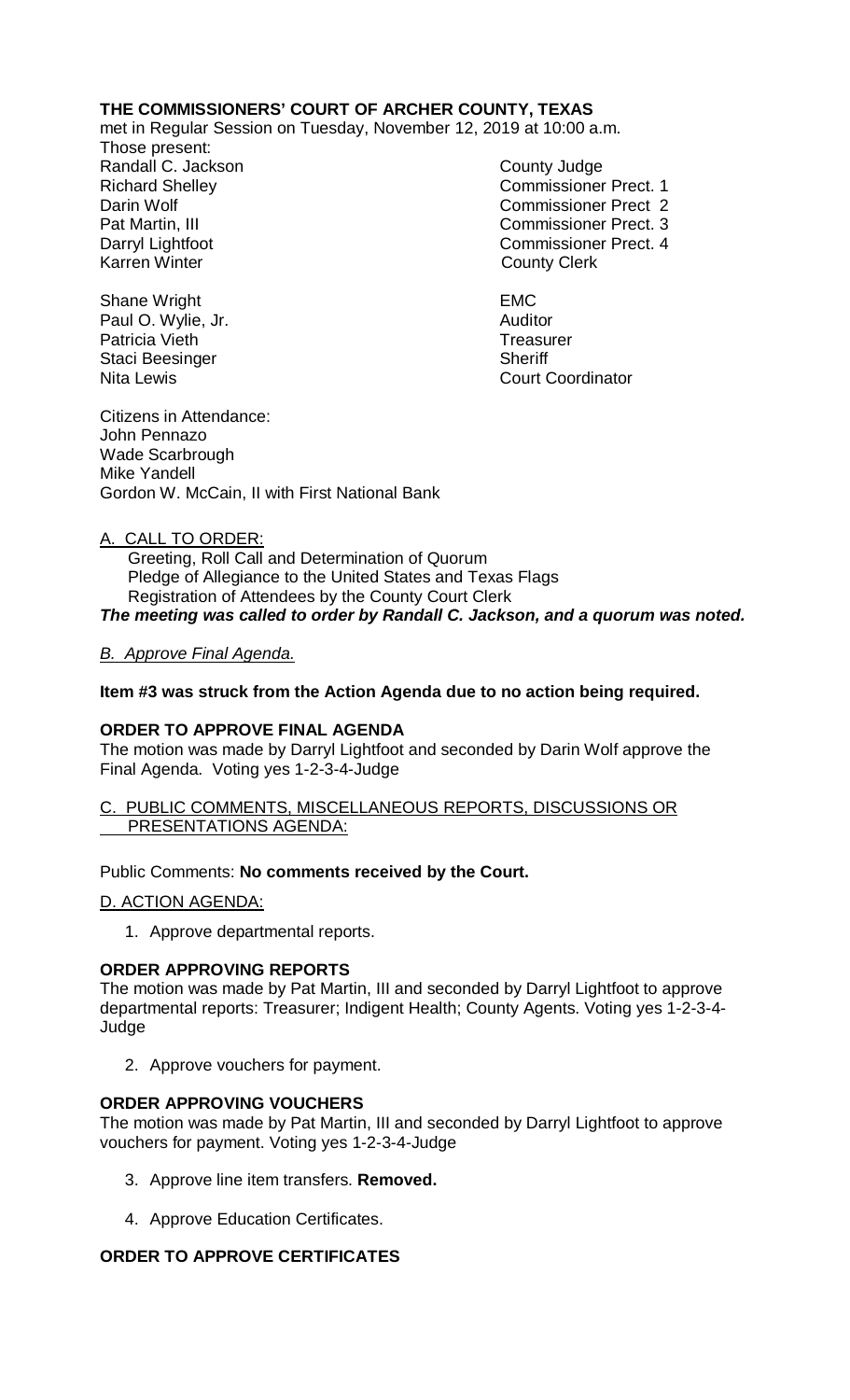The motion was made by Darin Wolf and seconded by Darryl Lightfoot to approve education certificate: **Karren Winter; Karen Aulds; Dawn Vieth; Samantha Baumer; Patricia Vieth; Whitney Schreiber; Randall C. Jackson; Darin Wolf; Pat Martin, III; Shane Wright; Nita Lewis**. Voting yes 1-2-3-4-Judge

5. Approve Publisher's Certificates.

# **ORDER TO APPROVE CERTIFICATES**

The motion was made by Darryl Lightfoot and seconded by Darin Wolf to approve publisher's certificates. Voting yes 1-2-3-4-Judge

6. Approve Minutes from previous month –October, 2019*.*

### **ORDER TO APPROVE MINUTES**

The motion was made by Pat Martin, III and seconded by Darin Wolf to approve October 2019 minutes. Voting yes 1-2-3-4-Judge

**7.** Consider and/or take action on Long Distance Carrier. **Randall C. Jackson discussed contract with NTS.** 

### **ORDER TO APPROVE LONG DISTANCE CARRIER**

The motion was made by Randall C. Jackson and seconded by Richard Shelley to approve Brazos Communications for long distance carrier for all phones currently with NTS. Voting yes 1-2-3-4-Judge

The following long-distance plan will change:

Auditor County Attorney **Elevator** County Clerk District Clerk District Judge Emergency Extension Office JP 1 County Judge Probation Sheriff Office Tax Assessor Tax Collector Tax Office **Treasurer** Election Administrator Emergency Management Indigent Healthcare Veterans Affairs Office

> 8. Open Sealed Bid proposals for the Financing of a 2018 John Deere Backhoe. (Pct.1)

# **OPEN BIDS**

American National Leasing 3-year 3.85% interest rate 5-year 3.85% interest rate

First National Bank of Wichita Falls 5-year 3.5% interest rate

**First State Bank of Archer City**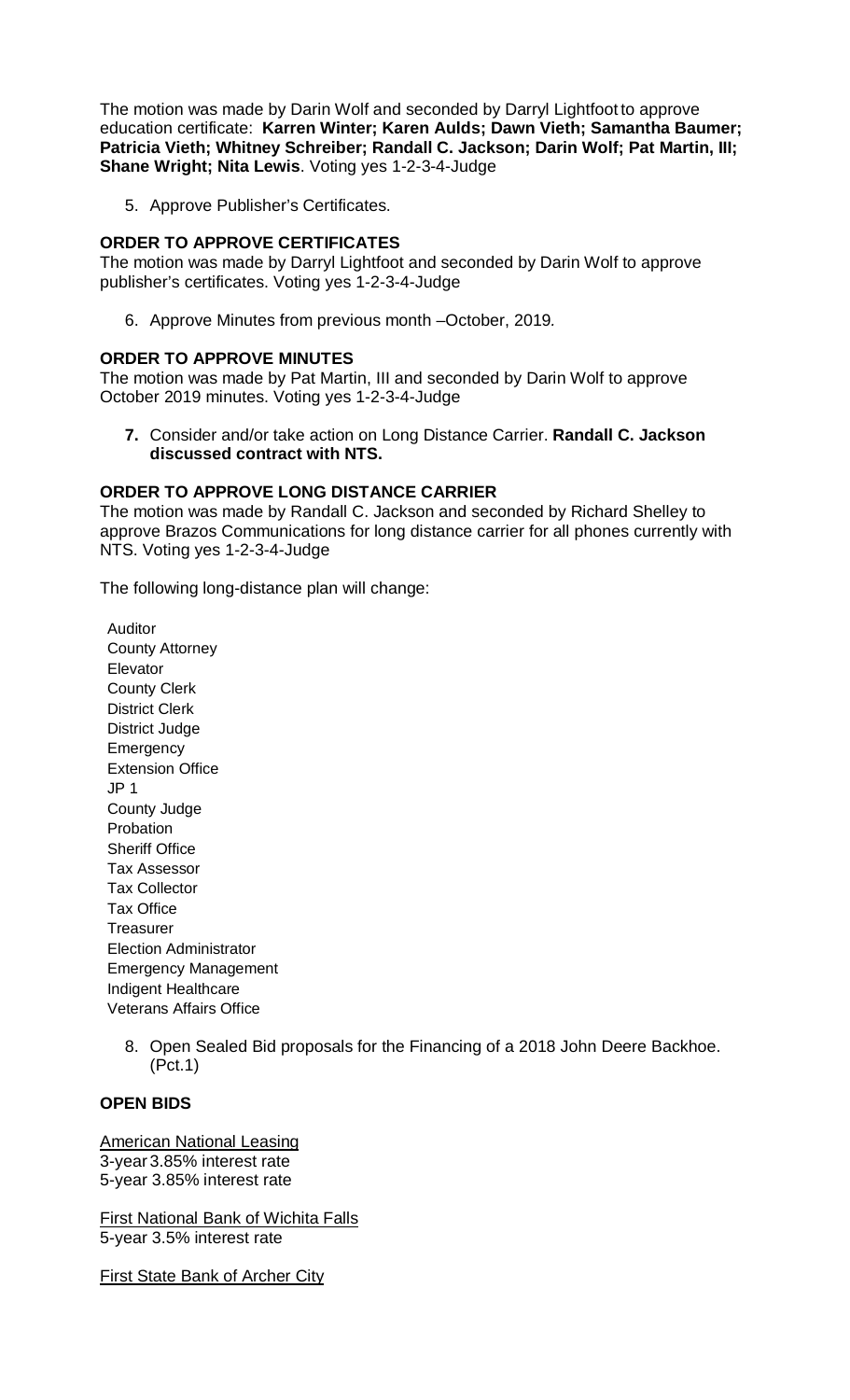### 5-year 3.5% interest rate

9. Consider and/or approve Bid for the Financing of a 2018 John Deere Backhoe.

## **ORDER APPROVING BID**

The motion was made by Richard Shelley and seconded by Randall C. Jackson to approve the bid of First State Bank of Archer City in the amount of 3.5% interest for 5 years for financing a 2018 John Deere Backhoe for Precinct 1. Voting yes 1-2-4-Judge; Abstain 3

10.Consider and/or approve declaring the following items as Surplus/Salvage. (Pct. 2) Miller Blue Star Welder; BMCO drag type packer.

## **ORDER DECLARING ITEMS SALVAGE**

The motion was made by Darin Wolf and seconded by Richard Shelley to declare the following items as surplus/salvage for Precinct 2: Miller Blue Star Welder and BMCO drag type packer. Voting yes 1-2-3-4-Judge

11.Consider and/or approve the Purchase of a Packer/Roller (for Countywide use) from the Buy Board. **Darin Wolf discussed purchasing a packer/roller to be used Countywide.**

## **ORDER TO APPROVE PURCHASE**

The motion was made by Pat Martin, III and seconded by Darin Wolf to approve the purchase of a John Deere 2018 BOMAG BW211 D-5 Packer/Roller in the amount of \$76,763.00 from Yellowhouse Machinery Co. The bid was received from the Buy Board. The packer/roller will be used Countywide. Voting yes 1-2-3-4-Judge

12.Consider and/or approve financing for Packer/Roller.

## **ORDER TO APPROVE PURCHASE**

The motion was made by Darin Wolf and seconded by Pat Martin, III to use Precinct 5 funds in the amount of \$76,863.00 for the purchase of a John Deere 2018 BOMAG BW211 D-5 Packer/Roller. Voting yes 1-2-3-4-Judge

13.Discuss and/or take action on Investments of County Funds. (Tabled item #9 from Oct 28, 2019 Agenda) **Paul O. Wylie, Jr. discussed investing one million dollars of the County's reserve money.**

### **American National Bank**

ICS Deposit Placement Agreement 1.876%

### First State Bank of Archer City

 6 months CD rate 1.85% 12 months CD rate 1.95% 18 months CD rate 2.05% 24 months CD rate 2.10%

### Windthorst Federal Credit Union

6 months CD Share rate 1.204%

- 6 months CD Jumbo Share rate 1.30%
- 12 months CD Jumbo Share rate 1.75%
- 12 months CD Super Jumbo Share rate 1.85%
- 2-year CD Share 1.95%
- 3-year CD Share 2.15%

## **ORDER TO INVEST COUNTY FUNDS**

The motion was made by Darryl Lightfoot and seconded by Darin Wolf to invest \$500,000.00 in American National Bank's ICS Deposit Placement Agreement and \$500,000.00 with First State Bank of Archer City. Four CD's will be opened at First State Bank in Archer City each with \$125,000.00; 6 months CD rate 1.85%, 12-month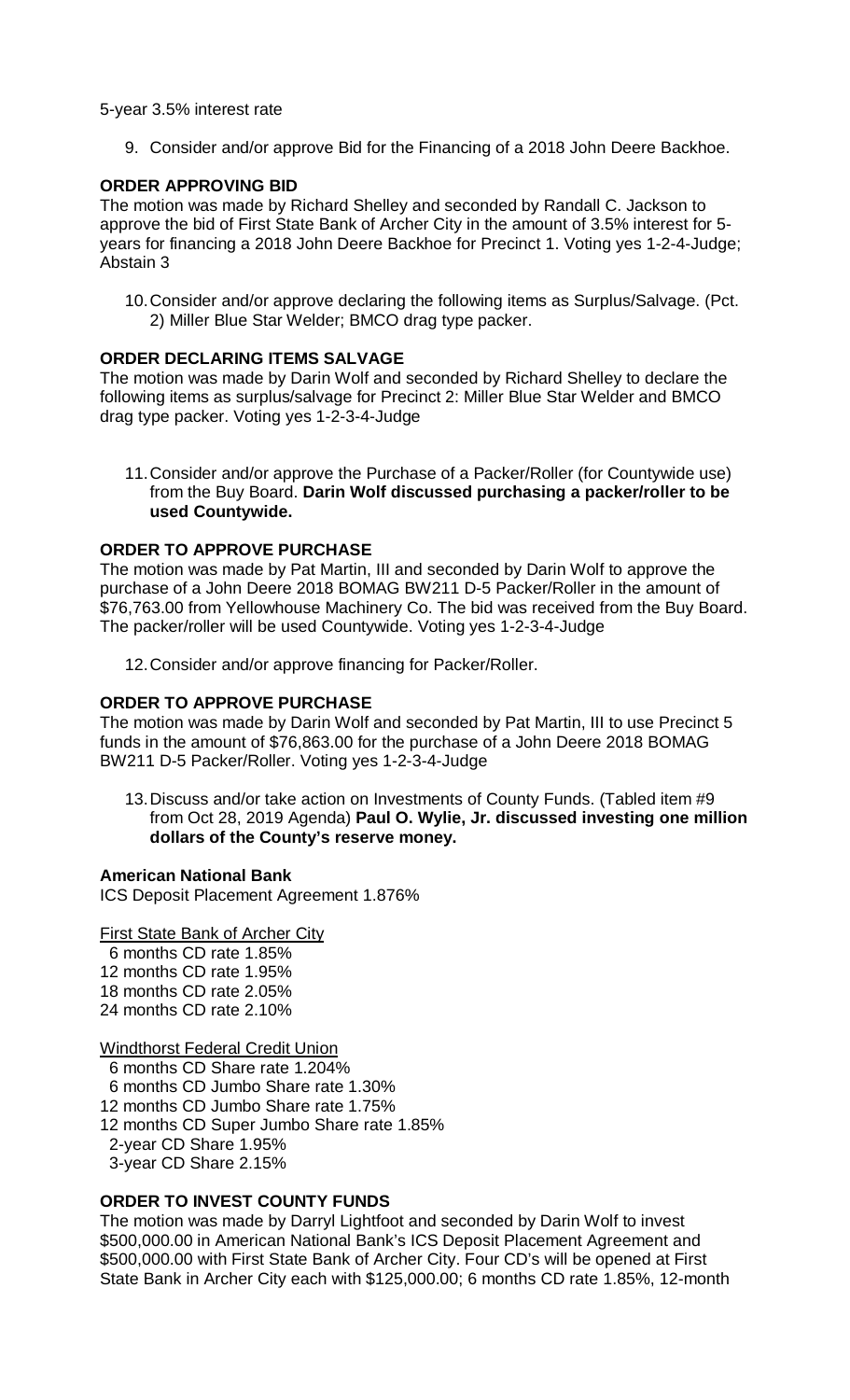CD rate 1.95%, 18 months CD rate 2.05% and 24-months CD rate 2.10%. Voting yes 1-2-4-Judge; Abstain 3

- **14.**Discuss and/or take action on Medicare Supplement for Retirees. **Patricia Vieth discussed Medicare Supplement for the Silver Plan for County employee's policy proposal with TAC. Randall C. Jackson discussed requesting independent companies to give a proposal. No action taken.**
- **15.**Discuss and/or take action on *HB 1494* (effective 9-1-19) relating to Surety Bonds for deputy clerks and other employees of County & District Clerks. **Patricia Vieth discussed HB 1494 that requires the County Clerk and District Clerk to bond their employees with a bond that matches the Clerk's bond amount.**

The annual premiums for the \$50,000 Public Employee Blanket Bond Archer County Clerk's office are as follows:

Insuring Agreement #1: Honesty Blanket Bond Coverage \$221

Insuring Agreement #2: Honesty Blanket Position Bond Coverage \$265

Insuring Agreement #3: Faithful Performance Blanket Position Bond Coverage \$276

Insuring Agreement #4: Faithful Performance Blanket Position Bond Coverage \$331

The annual premiums for the \$100,000 Public Employee Blanket Bond for Archer County District Clerk's office are as follows:

Insuring Agreement #1: Honesty Blanket Bond Coverage \$308

Insuring Agreement #2: Honesty Blanket Position Bond Coverage \$369

Insuring Agreement #3: Faithful Performance Blanket Position Bond Coverage \$385

Insuring Agreement #4: Faithful Performance Blanket Position Bond Coverage \$461

### **ORDER TO APPROVE BONDS**

The motion was made by Randall C. Jackson and seconded by Pat Martin, III to approve surety bonds Agreement #4 for County Clerk and District Clerk deputies with RLI Insurance Company. Voting yes 1-2-3-4-Judge

16.Discuss and/or take action on the Service Contract for the Elevator. (Expires 2- 15-2020) **Patricia Vieth discussed service contract for the elevator.**

Otis Elevator (current contract) \$309.00 monthly \$3,700.00 per year

Aspen Elevator, Inc. \$225.00 monthly \$2,700.00 per year

### **ORDER TO APPROVE CONTRACT**

The motion was made by Richard Shelley and seconded by Pat Martin, III to approve contract with Aspen Elevator, Inc. for the Courthouse elevator contract for 3 years contingent on David Levy reviewing the contracts. Voting yes 1-2-3-4-Judge

17.Discuss and/or take action on *December Fireworks Period (Dec. 20 -Midnight Jan. 1)*

### **ORDER TO RESTRICT FIREWORKS**

The motion was made by Darryl Lightfoot and seconded by Darin Wolf to restrict the use of fireworks with sticks and fins for the period of December 20, 2019 to January 1, 2020. Voting yes 1-2-3-4-Judge